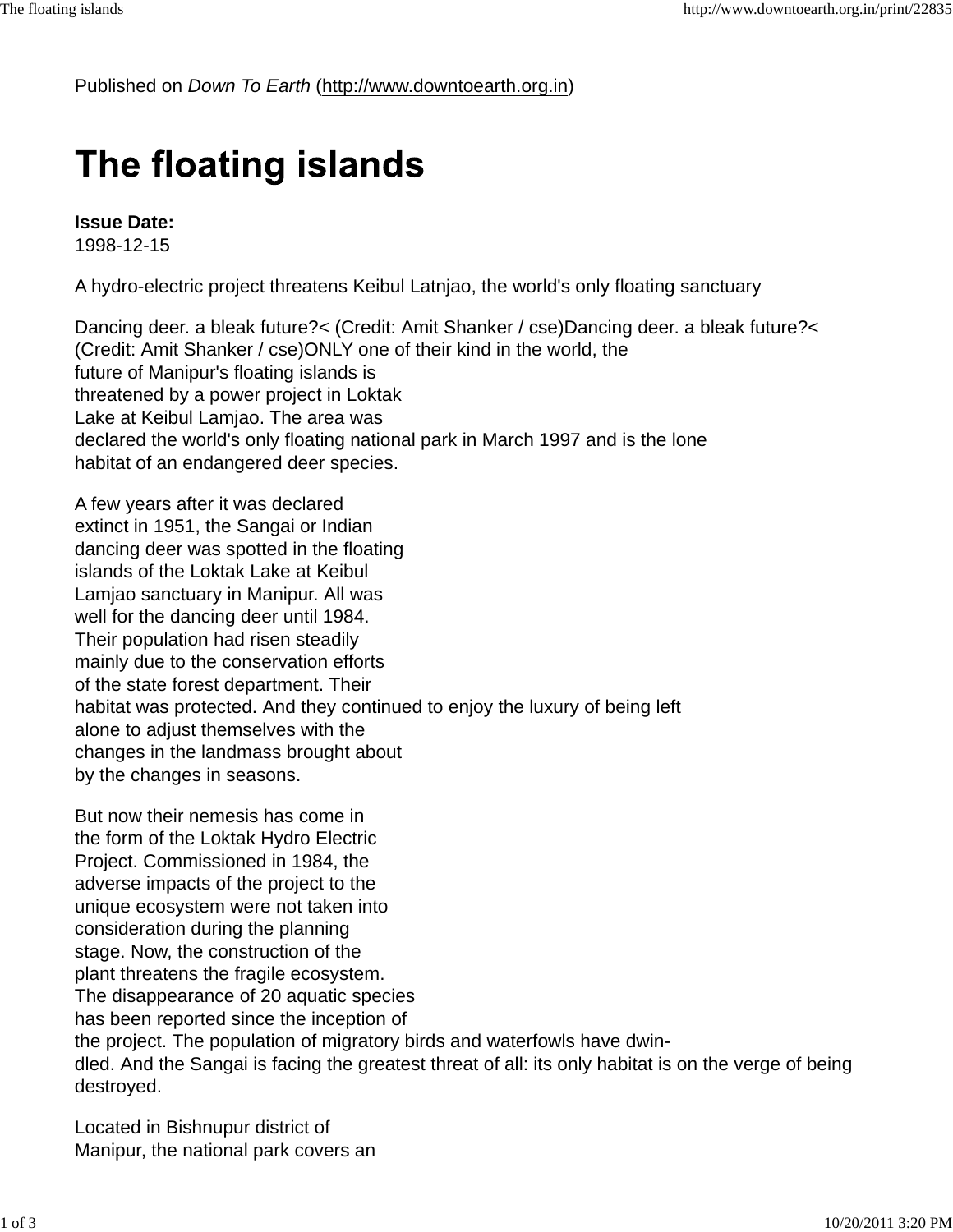area of 40 sq krn of the southeastern part of the Loktak Lake. It is unique in many ways. The Sangai (Cervus eldi eldi) is only found in Manipur, It is well evolved and adapted to the phumdis (local name for the floating landmass). Its hooves are wide, and pasterns are hairless and horny, thus providing great manoeuvrability. The phumdi is no ordinary swamp. It consists of a thick mat of soil, humus and dead vegetation in different stages of decay, upon which reeds and grasses grow up to a height of five metres. The thickness of the mat varies from a few centimetres to about three meters. It is a porous and spongy biomass capable of floating due to buoyancy. The phumdis house a large number of aquatic, semi-aquatic and terrestrial flora and fauna. But, more than this, there is a unique phenomenon associated with the phumdis which makes the Sangai habitat unparalleled in the world. In the dry December to February months, the phumdis sink to the floor of the lake, and gather nutrients from there. After the rains, they resurface again. The Sangai is well tuned to this rhythmic rise and fall of its habitat. When the phumdis start sinking, the deer moves to the upper reaches of the park.

The planners did not take the complex drainage pattern and the fragile ecosystem into account. Half-way through, the engineers realised that the lake did not have depth to generate power. As a result, they had to commission a barrage, known as the Ithai Barrage, further down the Manipur river.

The Loktak project had promised to generate 105 megawatt of power; irrigate 24,000 hectares of land; earn Rs 20-30 crore as state revenue; and enhance economic development. All this is turning out to be an environmental disaster. It inundated cultivable land more than twice the area it proposed to irrigate, uprooted and deprived about 10,000 people of their livelihood. It has only been able to provide employment to 500 people directly and 2,000 people indirectly. Most importantly, with the construction of the barrage, the